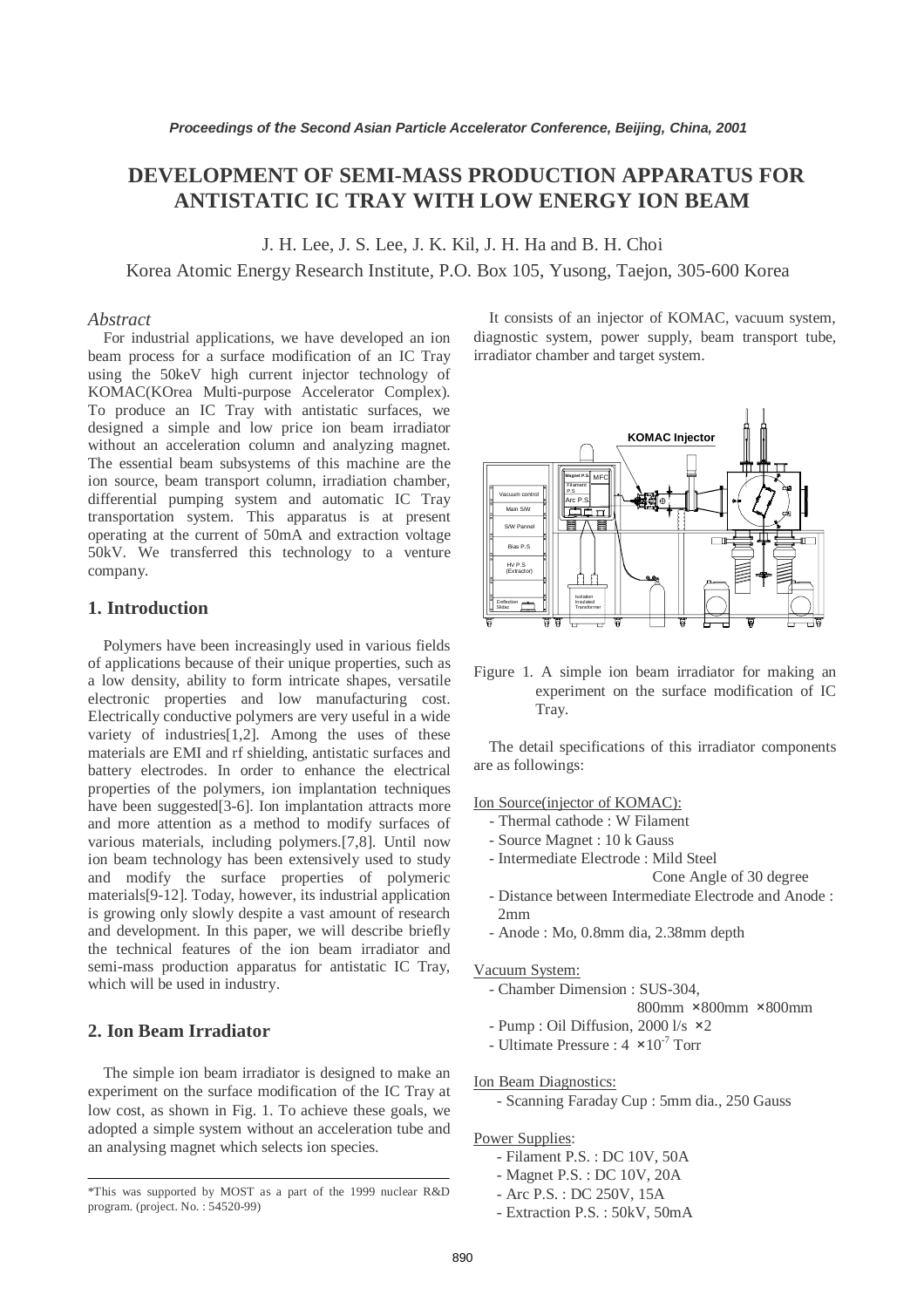The simple ion beam irradiator can be utilized for developing various types of ion sources through function tests of ion sources as well as for developing sophisticated surface treatment technologies to be used in mass production of small piece products. This irradiator is designed specially for making an experiment on surface treatment of the IC Tray. This irradiator does not need an additional beam accelerating system; therefore, it can be manufactured at a low price.

# **3. Semi-mass Production Apparatus**

A schematic diagram of the semi-mass production apparatus is shown in Fig.2. A high current ion beam extracted from the ion source is transported to a tray through the column without acceleration. The essential beam subsystems of this apparatus are the ion source, beam transport column, irradiation chamber, differential pumping system, and automatic IC Tray transportation system. The detailed specifications of the apparatus components are as follows:

#### Ion Source:

- Extraction Voltage : 50kV
- Beam Current : 50mA
- Thermal cathode : W Filaments
- Source Magnet : 250 Gauss
- Intermediate Electrode : Mild Steel, Cone Angle of 30 degree
- Distance between Intermediate Electrode and Anode : 4mm
- Anode : OFHC, 8mm dia, 23mm depth

#### Vacuum System:

- Ion Source Chamber :
	- Pump :  $TMP(6001/s) + RP$ ,
	- Ultimate Pressure :  $1 \times 10^{-6}$  Torr
- Loading & Unloading Chamber :
	- Pump : Booster Pump(1,100 l/m)+RP,
	- Ultimate Pressure :  $1 \times 10^{-4}$  Torr

# - Main Chamber :

- Pump : Oil Diffusion Pump(8,000 l/m)+RP,
- Ultimate Pressure :  $1 \times 10^{-6}$  Torr

#### Ion Beam Diagnostics:

-Scanning Faraday Cup : 5mm dia., 250 Gauss

### Power Supplies:

- Filament P.S. : DC 30V, 70A
- Magnet P.S. : DC 30V, 60A
- Arc P.S. : DC 200V, 25A
- Extraction P.S. : 50kV, 50mA



Fig. 2. A schematic diagram of semi-mass production apparatus for the surface modification of IC Tray.